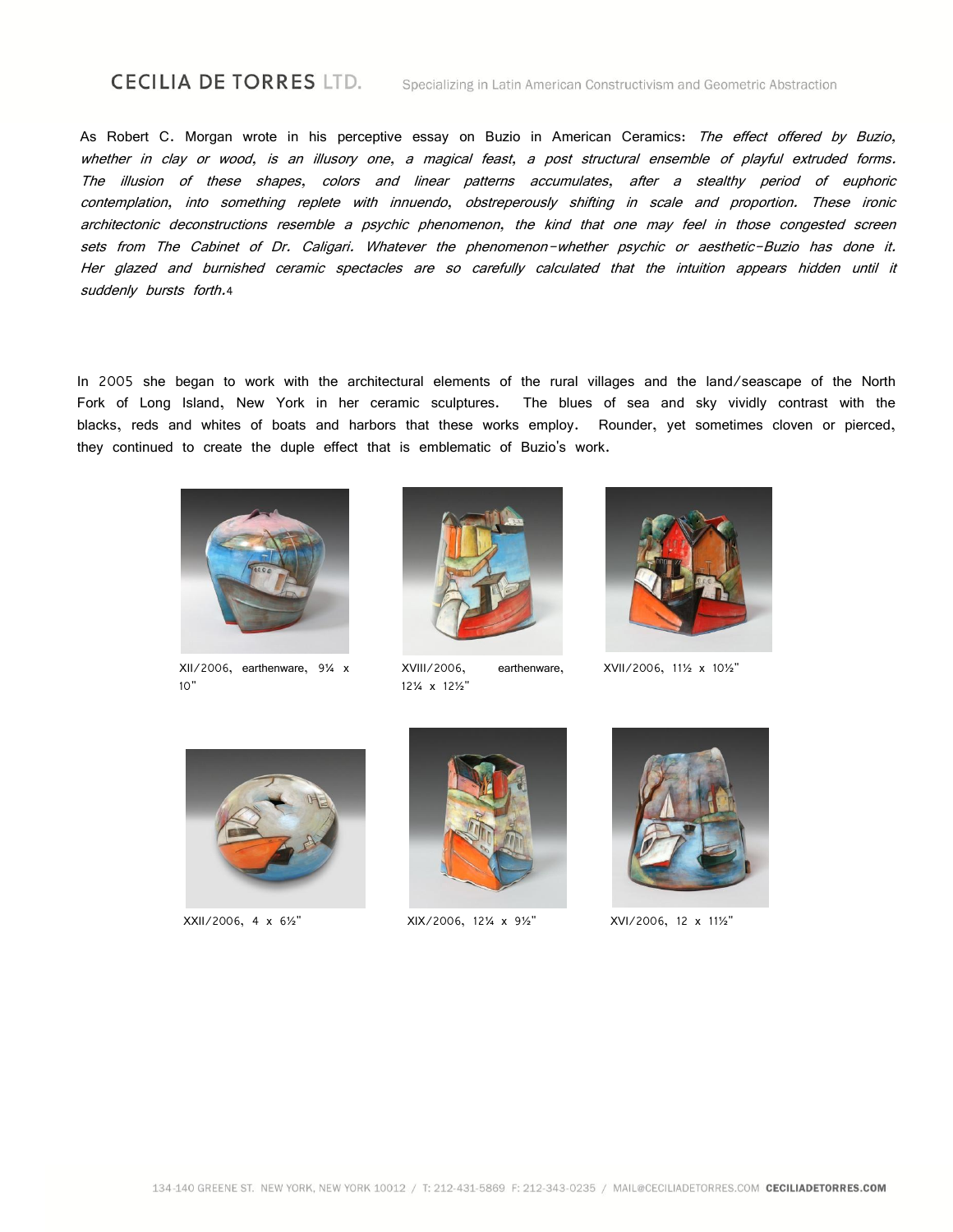## **CECILIA DE TORRES LTD.**

Specializing in Latin American Constructivism and Geometric Abstraction



Two views: Teapot IX/2006, 6½ x 11"





Catalog cover for the Architecture and Ceramics exhibition at the Northern Clay Center, 2007



Installation at the Northern Clay Center, 2007



XVI/2007, 12¼ x 9½" XVIII/2007, 11¼ x 9"













III/2008, 13½ x 10" IV/2008, 13 x 11½" V/2008, 14½ x 11½" VI/2008, 12 x 10" VIII/2008, 12 x 11¼ "

In 2009, Buzio began work on a series of abstract volumes that she continued to explore until her death in 2014.







VIII/2009, 9½ x 9" VIII/2009, 9½ x 9" VIII/2010, 9¾ x8" VIII/2010, 9¾ x8" V/2009, 10¾ x 8¼"